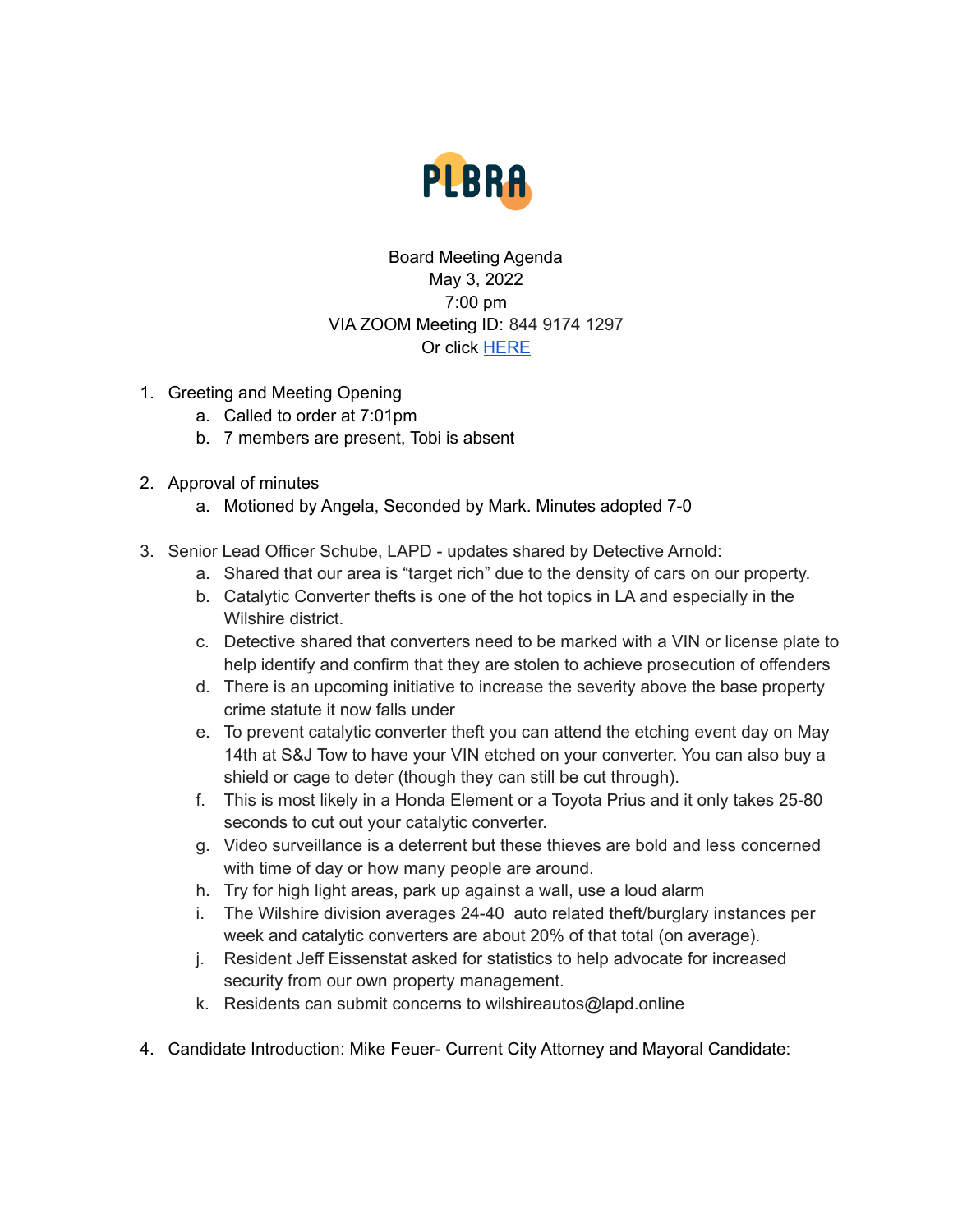- a. Mr. Feuer shared that he is a neighbor of PLB and wants to reinforce that he has served in several roles with distinction and won a top award as a public law firm while managing the city attorney's office.
- b. Mr. Feuer is the only candidate with executive public leadership experience and as a legislator. Majors are executors and he will work to set priorities, set measures for success,
- c. Focus on fighting for families, seniors, and kids. Big issues: homelessness, public safety, housing, education, climate crisis. Will work to accomplish all of his goals that he ran on.
- d. Gave several examples of strategies to combat the housing crisis and root causes of homelessness.
- 5. Candidate Introduction: Louis Abramson, running for State Assembly District 51:
	- a. This district includes WeHo, Santa Monica, Beverly Hills, over 500,000 residents in total.
	- b. Mr. Abrahmson has been serving to personally help residents in need and wants to bring these issues to Sacramento. He believes California can do better to combat stories like these.
	- c. He believes his personal experiences and service experience helps him understand real needs. Example- he is a renter and over 67% of people in our district rents. The current state legislature has 3 renters and 0 scientists. He believes his view is needed.
	- d. Example: mobilized volunteers to feed and check on 8,000 senior neighbors. He also led the homeless count in Hollywood.
	- e. Example: Non-profit Hollywood Forward as a model of how to bring together a coalition to make change and do better.
	- f. This is an open seat due to redistricting wants to be our leader to make this change
- 6. Rob Fisher, CD 5- updates- Tabled.
	- a. Rob Fisher is now with the mayor's office. Awaiting news on our new field rep
- 7. Jennifer Harbeck, field rep for CA33 Ted Lieu updates tabled
- 8. Daniel Park, Supervisor Holly J. Mitchell's office- updates- tabled
- 9. May 15th Candidate Forum Logistics
	- a. Interested Helpers: Nicole, Mark, Angela, Chelle, Melissa can help pre-plan
	- b. How will neighbors be notified? We will send out emails, post signage, Bob mentioned in Newsletter
	- c. We will record and share the link
- 10. Key Access to the PLBRA Office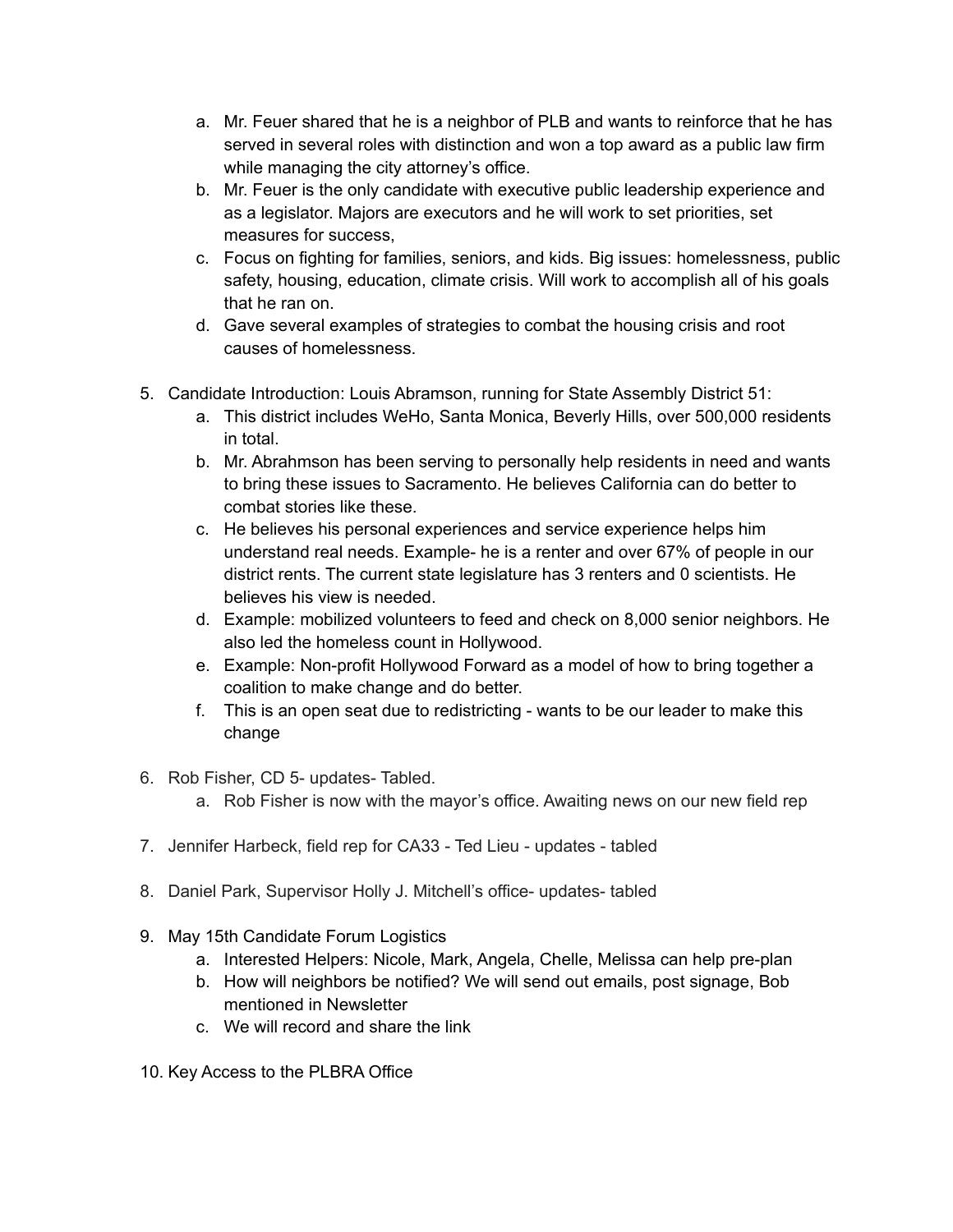- a. Chelle requests that all Board members have keys to access the PLBRA office so that everyone can access the meeting space, supplies, etc.
- b. Motioned by Chelle, Seconded by Angela. Discussion: Bob expressed past concern about access. Angela shared that a policy could be changed if future issues arise and we have a mature Board who can and should have access. Motion passed 7-0.
- 11. PLBRA Office Clean Up
	- a. Current space is outdated. Can we pull together a clean up day in May or June
		- i. Includes cleaning up PLBRA storage units
		- ii. The clean up day will not impact computers or printers
	- b. Angela will follow up to coordinate volunteers and a work date
- 12. President's report
	- a. Mid-City West update: Bob is now the Zone 6 Rep.
	- b. Utility Pass-Through Transparency update
		- i. Echo Park Neighborhood COuncil has also signed on.
		- ii. Abundant Housing LA is investigating now if they will join as well
	- c. Potential effect of *Keen v. City of Manhattan Beach* on AirBnB prohibition.
		- i. We do not yet know if this will effect the legitimacy of the LA Ordinance and its possible impacts on Park La Brea.
		- ii. Bob is working to get the CIty Attorney's office and other city officials to be proactive in questioning whether our ordinance is still valid instead of waiting for a court adjudication

## 13. Vice President's Report

- a. Fundraising Update
	- i. We can fundraise but contributions are not tax deductible donations
	- ii. Looking to begin with the California Community Foundation to see if we can apply for grants and develop other entities that we can pursue
	- iii. Bob also suggested we can again gain funds for the theatre re-opening, however Angela and Bob discussed the conflict of interest to be financially reliant on management.
	- iv. Chelle shared that she called legal search organizations and applied for free legal assistance through a community development project.
- b. Outreach Update/Earth Day Event:
	- i. Thanks to Melissa, Randi, Dan who came to help
	- ii. We added 40 new email names, 3 members who renewed
	- iii. Over 700 people on the email list with over 650 active names
- c. Report on PLB Plans to Make Property Non-Smoking- Board Position **Opportunity** 
	- i. Request for the Board to support Management's efforts to convert PLB to a non-smoking property.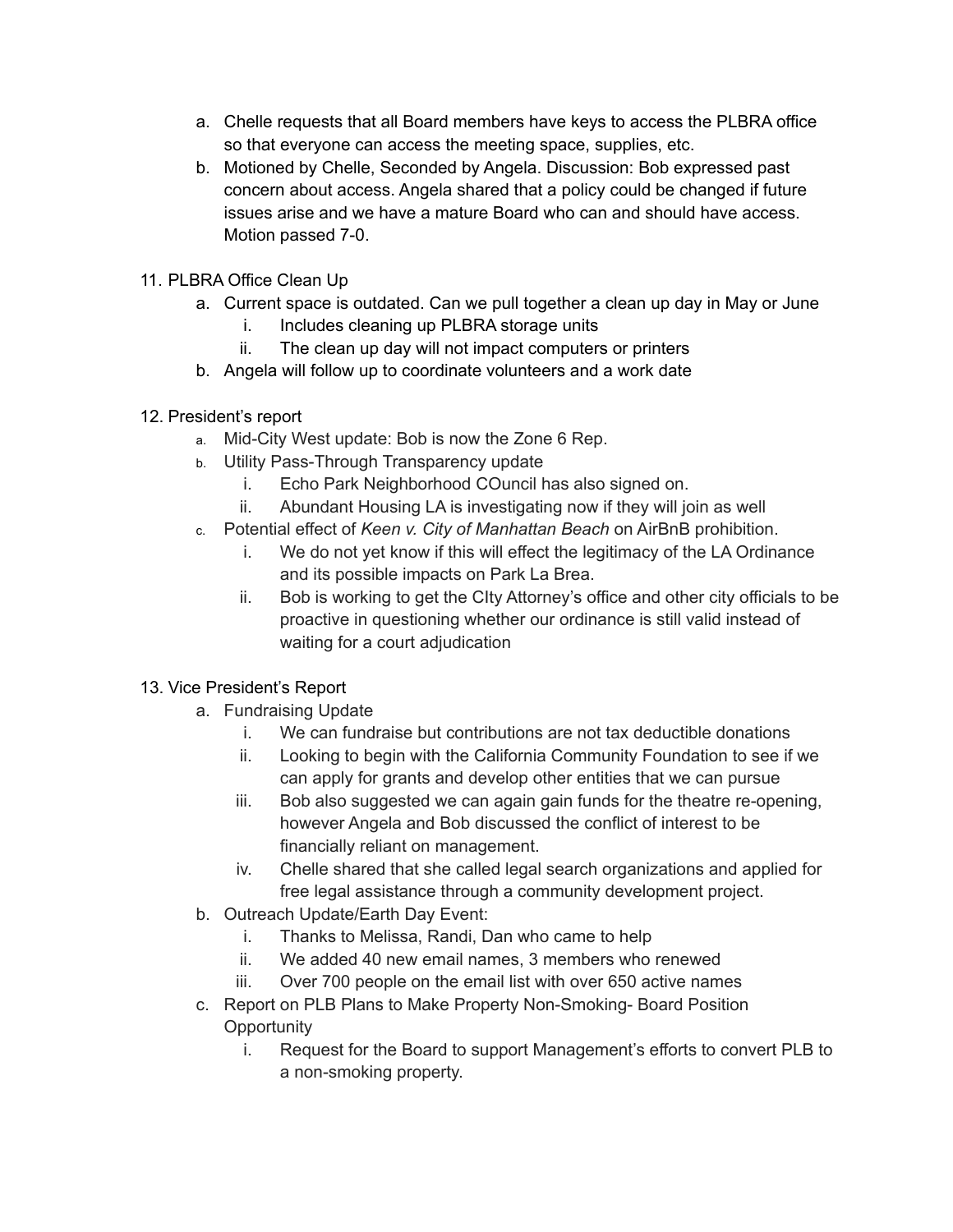- ii. Aryn shared all new leases will have a non-smoking clause to ban smoking within apartments. Will also include this language in lease renewals as they all come due
- iii. Prime and PLB are committed for this to increase marketing as an upscale luxury property
- iv. Non-smoking guideline would maintain outdoor designated smoking areas but ban smoking in apartments and shared indoor spaces.
- v. The property is still investigating how this policy would apply to medical marijuana that is documented.
- vi. Angela motions that the PLBRA Board support this change. Mark Seconded. 5 Yes- 1 Opposed- 1 Abstain. The motion passes.
- 14. Treasurer's Report
	- a. Current accounts: We have \$2,000 in checking and \$42,000 in reserves
	- b. We lose around \$2,000/month on the newsletter
	- c. Last month the newsletter raised \$1100 in ad sales and cost \$3,000 to produce
	- d. Membership dues will come in at the end of the year so we need to do some financial planning while we continue to produce the newsletter
	- e. Look for places to save: Do we need DropBox and Google Drive? Do we need to print 250 extra newsletter copies per month, we could re-evaluate grandfather rates on newsletter sales
	- f. TechSoup.org provides computer/tech support for non-profits but we are not eligible as a 501(c)4. Right now we save 20% of QuickBooks through Black Sheep.
- 15. Secretary's Report
	- a. Membership Roster Reconciliation Update:
		- i. Once we reconcile payment dates we will notify those who have expired and offer them renewal

## 16. Committee Updates:

a. EV Charging Update

i. Though the PLB pilot program looked costly at first glance, in practice (for Kirk) it has added about \$90 per month to the cost of a regular garage space, or about the price of one tank of gas.

ii. PLB management has added chargers for the Garden Apartments to its priority list, influenced in part by our discussions. No dates are set.

iii. The Residents Association will become a significant participant in this conversation if our EV Charging Survey yields statistically significant results.

- 17. Public Comment
	- a. Ramiro raised a question around the need to print the newsletter versus electronic. Bob shared it is an important outreach to all residents and Angela